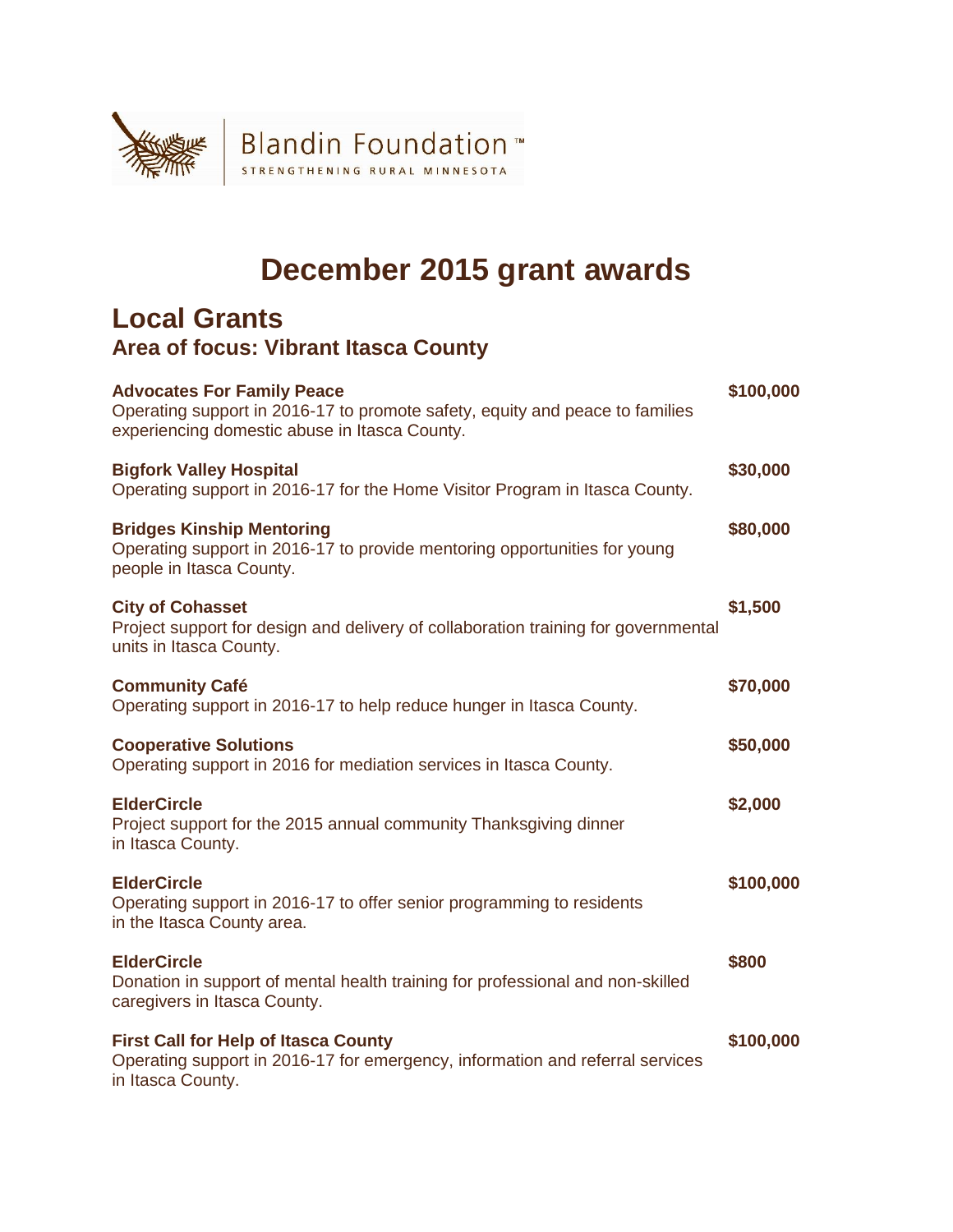| <b>Girl Scouts of Minnesota and Wisconsin Lakes and Pines</b><br>Operating support in 2016-17 for the Girl Scouts program in Itasca County.                                                                              | \$20,000  |
|--------------------------------------------------------------------------------------------------------------------------------------------------------------------------------------------------------------------------|-----------|
| <b>GiveMN</b><br>Project support to provide training in online fundraising to nonprofit organizations<br>and schools in the Itasca County area.                                                                          | \$2,500   |
| <b>Grace House of Itasca County</b><br>Operating support in 2016-17 to provide crisis housing services in Itasca County.                                                                                                 | \$100,000 |
| <b>Grand Rapids Area Community Foundation</b><br>Donation in support of Mobility Mania to improve accessibility for people<br>with physical and mental disability in Itasca County.                                      | \$1,000   |
| <b>Grand Rapids Area Community Foundation</b><br>Operating support for 2016-18 in Itasca County.                                                                                                                         | \$319,000 |
| <b>Grand Rapids Library Foundation</b><br>Project support for completion of the solar sunflower part of the Library's<br>Riverfront Energy Center in Itasca County.                                                      | \$4,000   |
| <b>Grand Rapids Players</b><br>Donation in support of underwriting 2016 production in Itasca County.                                                                                                                     | \$1,000   |
| <b>Habitat for Humanity of Itasca County</b><br>Operating support in 2016-17 for low-income housing<br>development in Itasca County.                                                                                     | \$100,000 |
| <b>Independent School District 318</b><br>Donation in support of bringing in an anti-bullying program, the Power of Words,<br>to the student body at the Grand Rapids High School and Middle School<br>in Itasca County. | \$250     |
| <b>Independent School District 318</b><br>Donation in support of bringing in a theatrical production on new immigrants<br>to Grand Rapids 7 <sup>th</sup> and 8 <sup>th</sup> grade students in Itasca County.           | \$500     |
| <b>Independent School District 317</b><br>Donation in support of Deer River High School's 2016 post prom event<br>in Itasca County.                                                                                      | \$500     |
| <b>Itasca Choral Society</b><br>Donation in support of the 2015-16 fall and spring concert programs<br>in Itasca County.                                                                                                 | \$250     |
| <b>Itasca County</b><br>Capital support for improvements to the Buck Lake Improvement Club's<br>building in Itasca County.                                                                                               | \$5,000   |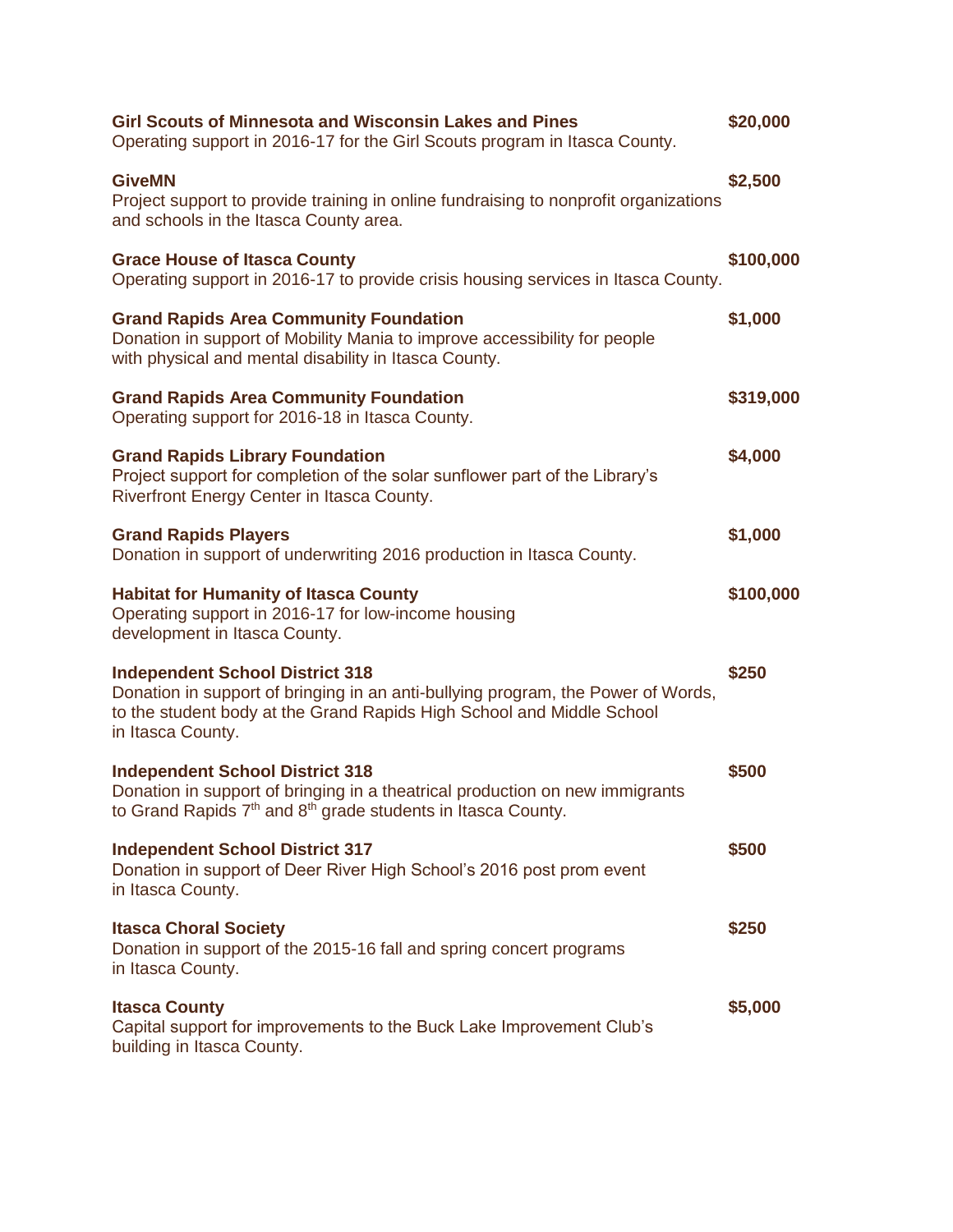| <b>Itasca County Historical Society</b><br>Operating support for 2016-17 to collect, preserve, interpret and disseminate<br>the history of Itasca County.               | \$100,000 |
|-------------------------------------------------------------------------------------------------------------------------------------------------------------------------|-----------|
| <b>Itasca Orchestra and Strings Program</b><br>Operating support for 2016-17 to provide orchestral music to adults and youth<br>in Itasca County.                       | \$100,000 |
| <b>Itasca Youth For Christ</b><br>Operating support in 2016-17 for the Campus Life program in Itasca County.                                                            | \$60,000  |
| <b>Itasca Youth For Christ</b><br>Operating support in 2016-17 for the Ground Floor Youth Center in Itasca County.                                                      | \$170,000 |
| <b>Judy Garland Children's Museum</b><br>Operating support in 2016-17 to improve and broaden the School Service<br>Program in Itasca County.                            | \$60,000  |
| <b>MacRostie Art Center</b><br>Operating support in 2016-17 to provide visual arts and educational programming<br>to residents throughout the Itasca County area.       | \$80,000  |
| <b>Marcell Family Center, Inc.</b><br>Operating support in 2016-17 for the family center program in Itasca County.                                                      | \$70,000  |
| <b>Northern Community Radio KAXE</b><br>Operating support in 2016-17 for news programming throughout Itasca County.                                                     | \$100,000 |
| <b>Northland Counseling Center Inc.</b><br>Donation in support of a three-part series on housing education in Itasca County.                                            | \$240     |
| <b>Second Harvest North Central Food Bank</b><br>Operating support in 2016-17 for Food Bank operations in Itasca County.                                                | \$100,000 |
| <b>Special Olympics Minnesota</b><br>Operating support in 2016-17 for the Special Olympics program in Itasca County.                                                    | \$60,000  |
| <b>Support Within Reach</b><br>Operating support in 2016-17 to provide support and advocacy to victims<br>of sexual violence and prevention education in Itasca County. | \$80,000  |
| <b>True Friends</b><br>Operating support in 2016-17 Itasca County youth with disabilities to<br>participate in camp activities.                                         | \$10,000  |
| United Way of 1,000 Lakes<br>Operating support in 2016-17 for administration in Itasca County.                                                                          | \$60,000  |
| Voyageurs Area Council #286 Boy Scouts of America, Inc.<br>Operating support in 2016-17 for Boy Scout programming in Itasca County.                                     | \$20,000  |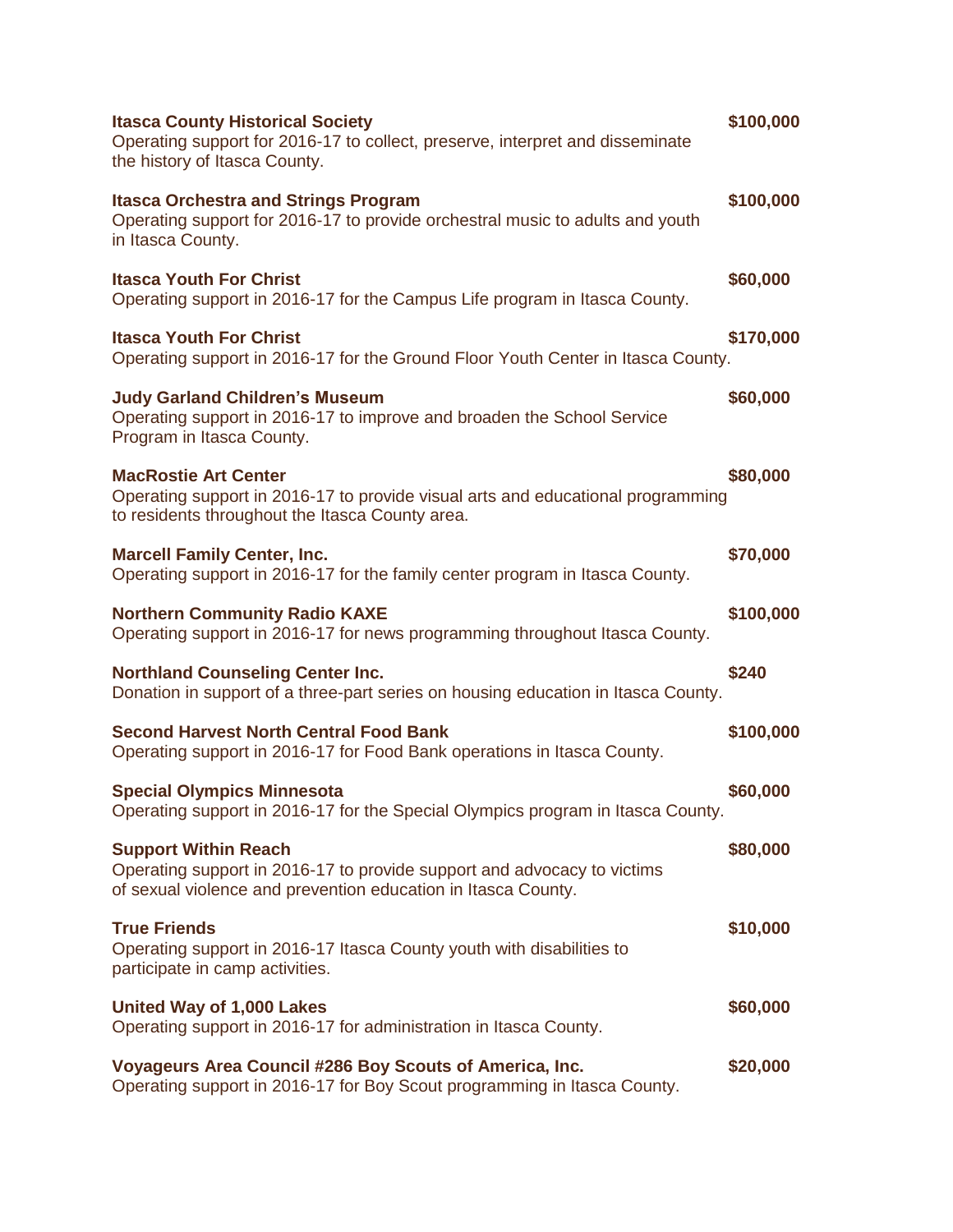## **Strategic Area: Expand Opportunity**

| <b>Amherst H. Wilder Foundation</b><br>Project support for a workforce streams research project in Itasca County.                                                                                                 | \$49,700    |
|-------------------------------------------------------------------------------------------------------------------------------------------------------------------------------------------------------------------|-------------|
| <b>City of Grand Rapids</b><br>Project support for a collaborative effort to align government operations<br>and purchasing across several local governmental units in Itasca County.                              | \$2,500     |
| <b>City of Grand Rapids</b><br>Project support for Indigenous Peoples Day in Itasca County.                                                                                                                       | \$5,000     |
| <b>City of Remer</b><br>Capital support for exterior infrastructure to build a new senior living facility<br>in Remer in the Itasca area.                                                                         | \$22,500    |
| <b>Itasca Community Health and Human Services</b><br>Project support for Anishinaabe World View Training in Itasca County.                                                                                        | \$27,000    |
| <b>Minnesota Diversified Industries</b><br>Capital support for the Cohasset expansion project in Itasca County.                                                                                                   | \$1,000,000 |
| <b>Northeast Entrepreneur Fund, Inc.</b><br>Project support in 2016-17 to provide professional services to entrepreneurial<br>talent in Itasca County.                                                            | \$140,000   |
| <b>Rural Minnesota</b><br><b>Focus Area: Expand Opportunity</b>                                                                                                                                                   |             |
| <b>African Development Center</b><br>Operating support in 2016-17 for African Development Center activities<br>in rural Minnesota.                                                                                | \$150,000   |
| <b>Charities Review Council of Minnesota</b><br>Operating support in 2016-17 to help provide information and education<br>to donors and charities throughout rural Minnesota.                                     | \$8,000     |
| <b>Duluth-Superior Educational TV Corp.</b><br>Operating support in 2016-17 for production of Native Report<br>throughout rural Minnesota.                                                                        | \$90,000    |
| <b>Honor the Earth</b><br>Project support to conduct community assessment research on the White Earth<br>reservation to support building a strong local economy that honors Native<br>culture in rural Minnesota. | \$10,000    |
| <b>Independent School District 94</b><br>Donation in support of the 2016 Mentoring Day at Fond du Lac Tribal<br>and Community College in rural Minnesota.                                                         | \$1,000     |